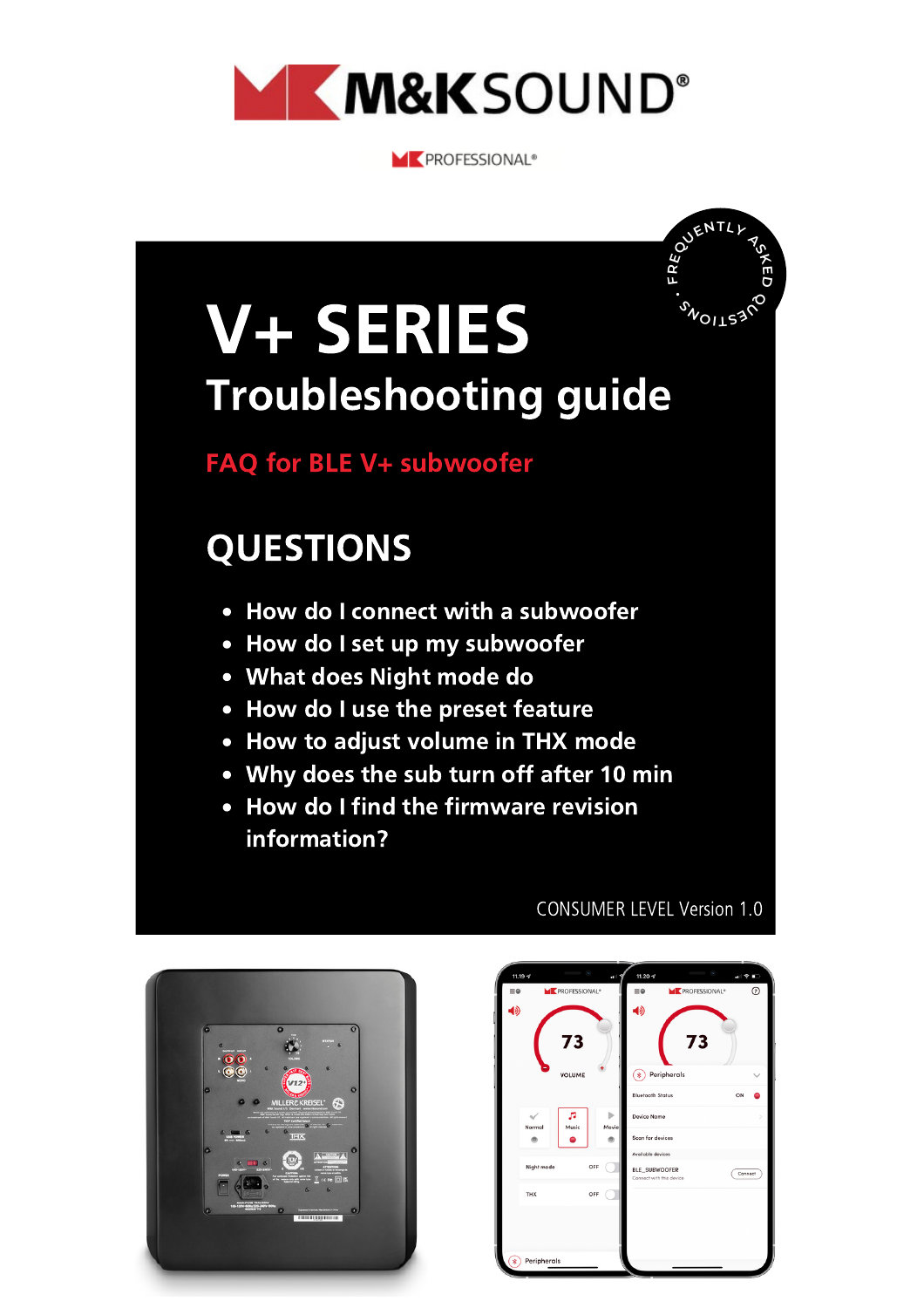How do I connect with a subwoofer?

At the bottom of the home page is a pull-up menu called Peripherals. Slide the arrow on the right of the word Peripherals upwards to get the connection menu. Wait for the Bluetooth scanner to show available devices and choose the one called BLE Subwoofer. It will take 30 seconds for the app to download all the subwoofer settings before adjustments can be made in the app.

### How do I setup my subwoofer?

The subwoofer is shipped with factory settings that allow you to just connect it to your A/V receiver and no other adjustments need to be made. The subwoofer level trim and crossover will be controlled by your A/V receiver.

If you have a THX A/V system, then all you need to do is turn on the THX switch on the home page of the app. When using the THX mode, you can no longer control the subwoofer volume from the app.

For more advanced setup information, contact your dealer or installer.

#### What does Night mode do?

Turning Night mode on reduces the subwoofer maximum power and lowers the subwoofer volume to reduce noise interference with sleeping family members and neighbors.